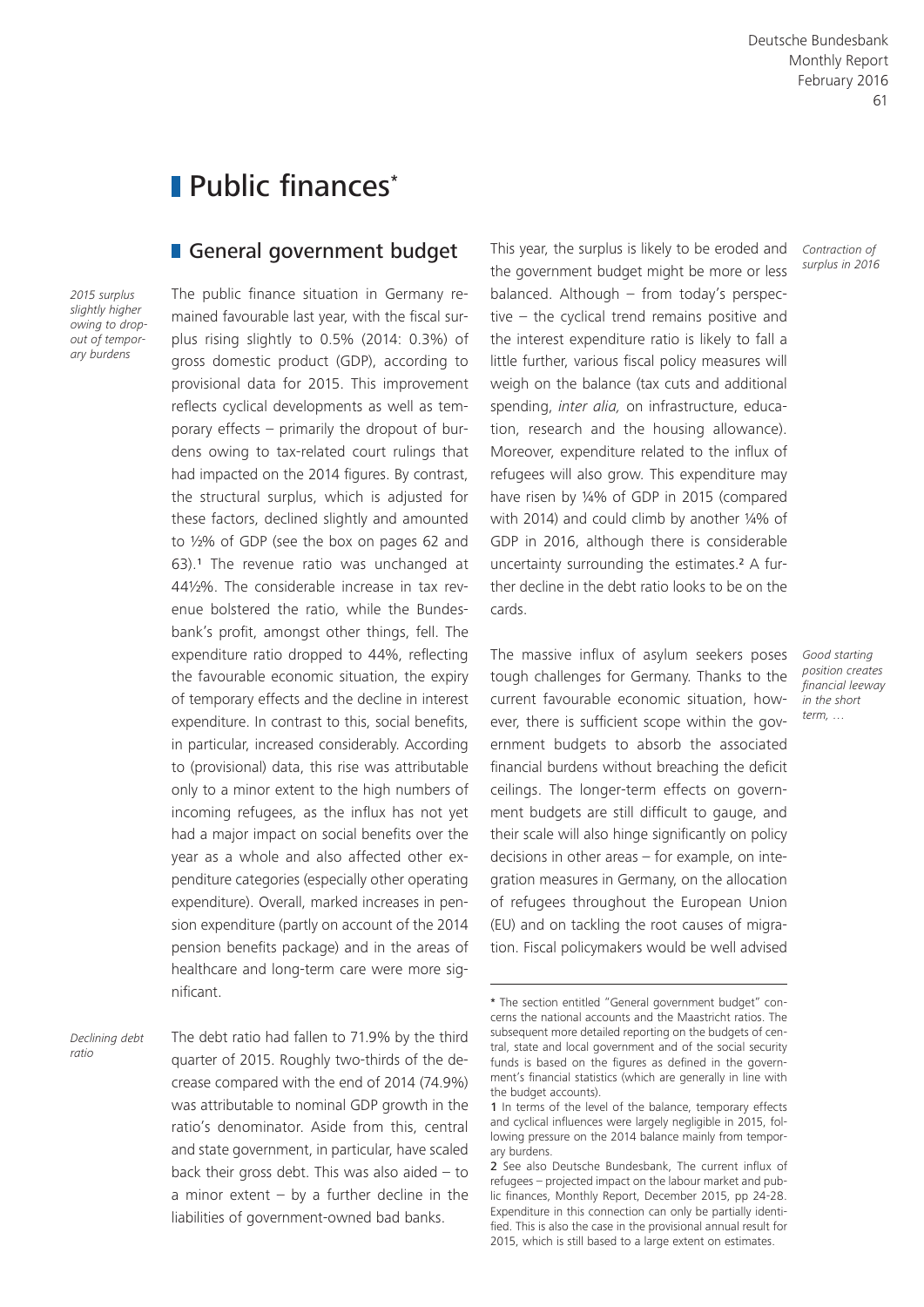# The structural development of German public finances  $$ results of the disaggregated framework for 2015

According to provisional data, Germany's general government budget posted a moderate surplus of 0.5% of gross domestic product (GDP) in 2015.<sup>1</sup> The fiscal outturn thus improved slightly on the 2014 surplus of 0.3% of GDP. The "disaggregated framework" for analysing public finances<sup>2</sup> can separately identify and estimate, first, the role played by cyclical influences and specific temporary effects and, second, other effects – referred to here as structural changes – in the revenue and expenditure ratios and their major determinants. The main developments in 2015 are presented below.<sup>3</sup>

The improvement in the fiscal balance owed something not only to a slightly positive cyclical influence, but also to clearly delineated temporary one-off effects. While tax refunds resulting from court rulings had weighed significantly on Germany's general government budget in 2014, revenue from an auction of mobile phone frequencies provided a little budget relief in 2015.4 Consequently, the structural surplus ratio (the ratio of the fiscal balance, adjusted for cyclical and temporary effects, to nominal trend GDP) deteriorated marginally. The level of the structural surplus was more or less equivalent to the unadjusted value.

The structural revenue ratio remained unchanged, with a 0.3 percentage point decrease in the ratio of non-tax receipts being offset by an increase in the structural tax and social contributions ratio. Non-tax receipts were pushed down *inter alia* by waning interest income and a smaller Bundesbank profit. Tax and social contributions were mainly affected by one-off developments (residual: +0.2 percentage point). For

instance, wage tax receipts and revenue from real estate transfer tax (recorded as a structural figure) rose more than the rate implied by the change in the underlying macroeconomic reference variables.

The unadjusted expenditure ratio fell by 0.3 percentage point in 2015, whereas the structural ratio rose slightly, chiefly because of the adjustment for the aforementioned temporary one-off factors. Interest expenditure fell again on the back of the beneficial funding terms and the reduction in the debt ratio.<sup>5</sup> The structural ratio of other expenditure (primary expenditure) went up by 0.3 percentage point overall. On balance, this increase was largely driven by significant increases in social payments, which were related to a rise in spending on statutory pensions and long-term care as well as government outlays on refugees, amongst other factors.

<sup>1</sup> As defined in the national accounts.

<sup>2</sup> For a more detailed description of the framework, including the standardised method of determining the cyclical component used in the Eurosystem, see Deutsche Bundesbank, A disaggregated framework for analysing public finances: Germany's fiscal track record between 2000 and 2005, Monthly Report, March 2006, pp 61-76.

<sup>3</sup> These results are subject to amendments arising from revisions to the national accounts figures or to estimates of the macroeconomic outlook.

<sup>4</sup> Tax refunds owing to court rulings are recorded in the national accounts as government spending (capital transfers) at the time of the final ruling (accrual basis). Significant tax refunds were reported in 2014. Proceeds from the auction of mobile phone frequencies are recorded in the national accounts as sales of nonproduced assets and hence as negative government spending. The amounts are recognised when the frequencies enter into effective use, which means that the total proceeds of €5.1 billion will be allocated to 2015 (€0.5 billion), 2017 (€3.8 billion), 2018 (€0.2 billion) and 2019 (€0.6 billion).

<sup>5</sup> The change in the interest expenditure ratio for 2015 is not shown in disaggregated form as the debt ratio outturn is not yet available.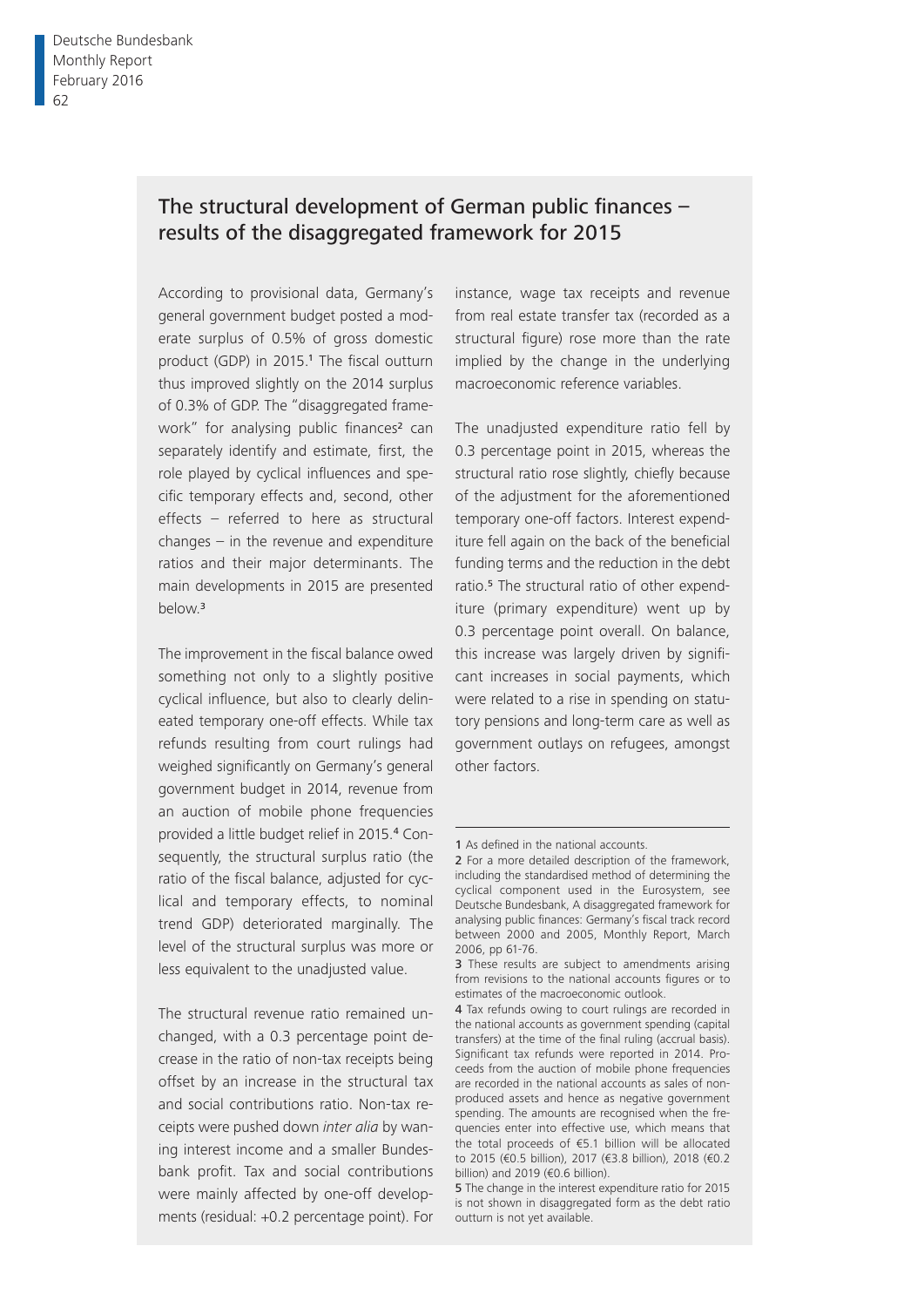#### Structural development\*

Year-on-year change in the ratio to nominal trend GDP in percentage points

| Item                                                                                                                                                                         | 2009                                        | 2010                                      | 2011                                         | 2012                                               | 2013                                         | 2014                                         | 2015                                         | Total<br>2009 to<br>2015                     |
|------------------------------------------------------------------------------------------------------------------------------------------------------------------------------|---------------------------------------------|-------------------------------------------|----------------------------------------------|----------------------------------------------------|----------------------------------------------|----------------------------------------------|----------------------------------------------|----------------------------------------------|
| Unadjusted fiscal balance <sup>1</sup><br>Cyclical component <sup>1</sup><br>Temporary effects <sup>1</sup>                                                                  | $-3.1$<br>$-1.6$<br>0.2                     | $-1.0$<br>0.2<br>$-1.0$                   | 3.3<br>0.9<br>1.1                            | 0.9<br>0.0<br>$-0.1$                               | 0.0<br>$-0.5$<br>0.1                         | 0.4<br>0.0<br>$-0.3$                         | 0.2<br>0.1<br>0.3                            | 0.7<br>$-0.9$<br>0.3                         |
| Fiscal balance                                                                                                                                                               | $-1.5$                                      | $-0.3$                                    | 1.3                                          | 0.9                                                | 0.4                                          | 0.6                                          | $-0.2$                                       | 1.3                                          |
| Interest payable<br>Owing to change in average interest rate<br>Owing to change in debt level<br>Primary balance                                                             | $-0.2$<br>$-0.3$<br>0.1<br>$-1.7$           | $-0.1$<br>$-0.3$<br>0.3<br>$-0.4$         | 0.1<br>$-0.1$<br>0.2<br>1.4                  | $-0.2$<br>$-0.2$<br>0.0<br>0.7                     | $-0.3$<br>$-0.3$<br>0.0<br>0.1               | $-0.2$<br>$-0.1$<br>$-0.1$<br>0.4            | $-0.2$<br>$-0.3$                             | $-1.2$<br>$-1.5$<br>0.3<br>0.1               |
| Revenue                                                                                                                                                                      | $-0.9$                                      | $-0.2$                                    | 1.2                                          | 0.1                                                | 0.0                                          | 0.2                                          | 0.0                                          | 0.4                                          |
| Taxes and social contributions<br>Fiscal drag <sup>2</sup><br>Decoupling of macroeconomic refer-                                                                             | $-1.0$<br>0.1                               | $-0.4$<br>0.0                             | 0.8<br>0.0                                   | 0.2<br>0.1                                         | 0.1<br>0.1                                   | 0.2<br>0.1                                   | 0.3<br>0.1                                   | 0.1<br>0.6                                   |
| ence variables from GDP<br>Legislative changes<br>Residual<br>of which profit-related taxes <sup>3</sup><br>Non-tax revenue <sup>4</sup>                                     | $-0.3$<br>$-0.3$<br>$-0.6$<br>$-0.6$<br>0.2 | 0.2<br>$-0.6$<br>0.0<br>0.2<br>0.2        | 0.2<br>0.2<br>0.2<br>0.2<br>0.4              | 0.1<br>$-0.1$<br>0.2<br>0.3<br>$-0.1$              | 0.0<br>$-0.2$<br>0.2<br>0.1<br>$-0.1$        | 0.0<br>$-0.1$<br>0.1<br>0.0<br>0.1           | $-0.1$<br>0.0<br>0.2<br>0.0<br>$-0.3$        | 0.2<br>$-1.1$<br>0.4<br>0.3<br>0.4           |
| Primary expenditure                                                                                                                                                          | 0.8                                         | 0.2                                       | $-0.2$                                       | $-0.5$                                             | $-0.1$                                       | $-0.2$                                       | 0.3                                          | 0.3                                          |
| Social payments <sup>5</sup><br><b>Subsidies</b><br>Compensation of employees<br>Intermediate consumption<br>Gross fixed capital formation<br>Other expenditure <sup>6</sup> | 0.2<br>0.3<br>0.1<br>0.2<br>0.1<br>$-0.2$   | 0.0<br>$-0.1$<br>0.1<br>0.2<br>0.0<br>0.1 | $-0.3$<br>$-0.1$<br>0.0<br>0.1<br>0.0<br>0.1 | $-0.3$<br>$-0.1$<br>$-0.1$<br>0.1<br>0.0<br>$-0.1$ | $-0.2$<br>0.0<br>$-0.1$<br>0.0<br>0.0<br>0.2 | 0.2<br>0.0<br>0.0<br>0.0<br>$-0.1$<br>$-0.3$ | 0.4<br>0.0<br>$-0.1$<br>0.0<br>$-0.1$<br>0.0 | 0.1<br>$-0.1$<br>0.0<br>0.6<br>0.0<br>$-0.3$ |
| Memo item<br>Pension expenditure <sup>7</sup><br>Healthcare expenditure <sup>8</sup><br>Labour market expenditure <sup>9</sup><br>Long-term care expenditure <sup>10</sup>   | $-0.1$<br>0.2<br>0.1<br>0.0                 | 0.0<br>0.1<br>$-0.3$<br>0.0               | $-0.1$<br>0.0<br>$-0.3$<br>0.0               | $-0.2$<br>0.0<br>$-0.2$<br>0.0                     | $-0.3$<br>0.2<br>$-0.1$<br>0.0               | 0.0<br>0.2<br>$-0.1$<br>0.0                  | 0.1<br>0.0<br>0.0<br>0.1                     | $-0.5$<br>0.7<br>$-0.8$<br>0.2               |

\* The structural figures are derived by adjusting for cyclical influences and specific temporary effects. 1 Year-on-year change in the ratio to nominal GDP. 2 In this context, the term "fiscal drag" encompasses the overall revenue effect of bracket creep in income taxation and the impact of the fact that specific excise duties are largely independent of prices. 3 Assessed income tax, corporation tax, local business tax, investment income tax. 4 Other current transfers receivable, sales and total capital revenue. 5 Including other current transfers to households. 6 Other current transfers payable to corporations and the rest of the world, other net acquisitions of non-financial assets and capital transfers payable. 7 Spending by the statutory pension insurance scheme, on recipients of civil servant pensions as well as payments by the Post Office Pension Fund and the Federal Railways Fund. 8 Spending by the statutory health insurance scheme and assistance towards civil servants' healthcare costs. 9 Spending by the Federal Employment Agency (excluding the reintegration payment paid to central government from 2008 to 2013) and central government expenditure on unemployment welfare benefit (II) and on labour market reintegration measures. 10 Spending by the public long-term care insurance scheme. Deutsche Bundesbank

To sum up, Germany's public finances recorded a moderate surplus in 2015, both in unadjusted and structural terms. Distinctly increasing social payments meant that the structural balance worsened slightly overall, despite falling interest expenditure.

The structural fiscal ratio has significantly improved, by 1¼ percentage points, since the financial and economic crisis of 2008-09, which only manifestly impacted on the German general government account from 2009 onwards. On balance, the improvement is the result of a lower interest burden, which is attributable to the decreased average rate of interest on government debt.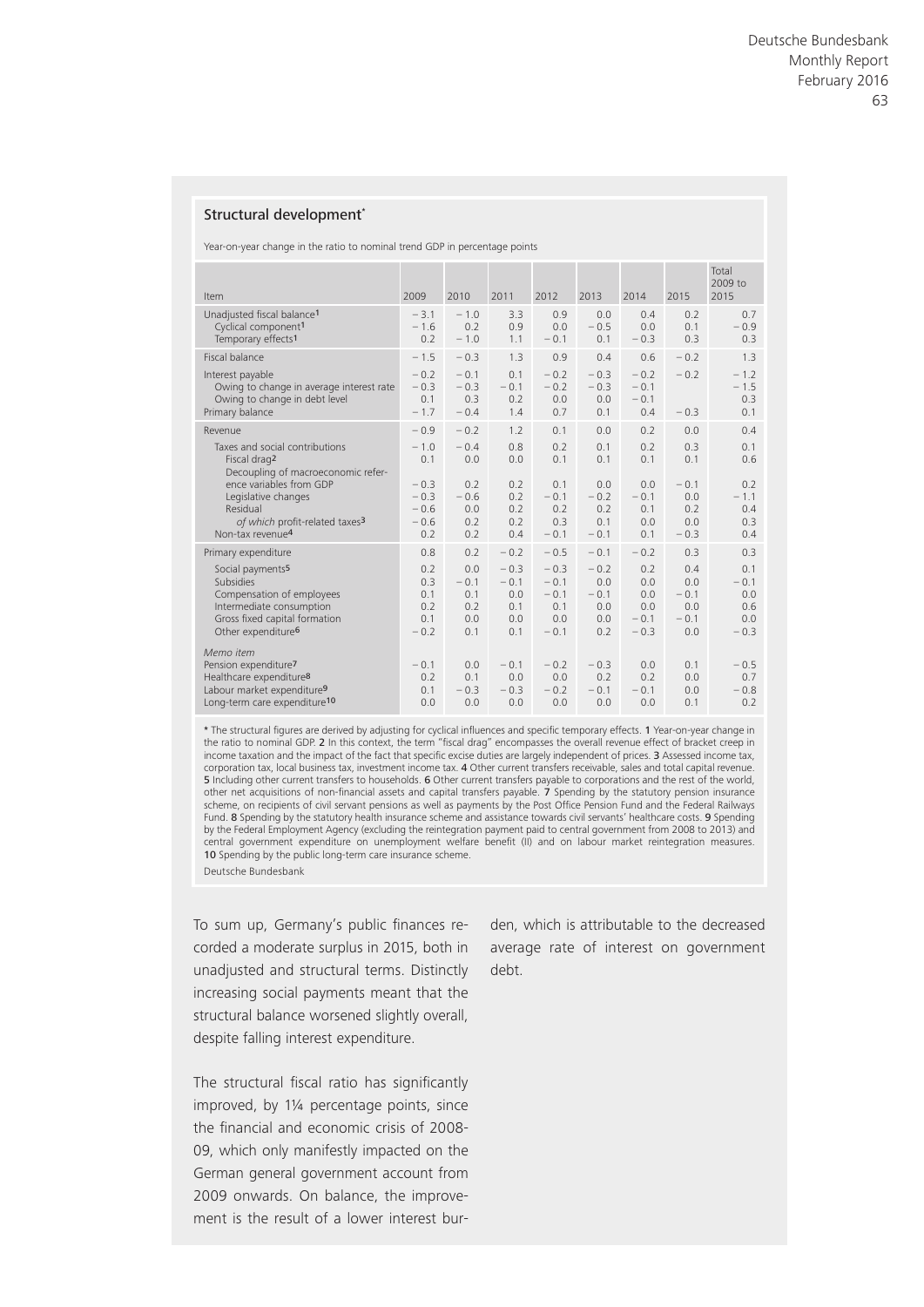

*… but renewed build-up of safety margins advisable going forward*

to gradually restore the safety margins in future budgets after making use of them (in the form of moderate structural surpluses in the budget plans).3 The pursuit of sound public finances and the implementation of important reforms are not contradictory aims. Rather, reliable compliance with budgetary rules forms a dependable basis for fiscal policy and creates an anchor of confidence. For Germany, the unfavourable demographic outlook poses a particular challenge. For this reason, too, it would make good sense to reduce the debt ratio to below the 60% ceiling before the associated burdens increase distinctly. In this way, public finances can also be made more robust against future interest rate hikes and are better prepared for unexpected new challenges as well.

As a result of the additional spending on asylum seekers and the generally rather lax budget policy course, Germany's fiscal stance is expansionary in 2016. As things now stand, the national and EU deficit ceilings will be complied with nonetheless, albeit by a tighter margin than before. Calls for an additional fiscal stimulus in Germany are not convincing. Fiscal policy already tends to have a procyclical impact in the current rather favourable German economic setting. Further easing would appear risky, also in terms of compliance with the fiscal rules. An economic stimulus would be unlikely to help increase underlying growth in Germany or to tackle weak growth in other countries.

# Budgetary development of central, state and local government

### Tax revenue

Tax revenue<sup>4</sup> rose significantly in 2015 by 41/2% (see the chart on page 65 and table on page 66) and was thus broadly in line with the November forecast made by the Working Party on Tax Revenue Forecasting. Receipts from income-related taxes climbed by an aboveaverage 5½%. This was chiefly driven by the dynamic rise in wage tax receipts (+6½%), which was mainly bolstered by ongoing stable wage developments in conjunction with progressive taxation as well as the growing num*Clear tax revenue growth in 2015*

*Expansionary fiscal stance, but budget limits nonetheless maintained*

*Further dynamic increase in wage tax receipts*

<sup>3</sup> It would not be advisable to radically soften the fiscal policy stance, including in connection with the current influx of refugees. Caution thus appears necessary with regard to achieving large-scale future relief for public finances through additional tax and contribution receipts. Developments in this area are highly uncertain, and labour market integration is likely to be far more time-consuming and cost-intensive than for a targeted labour marketoriented inflow, for instance.

<sup>4</sup> Including EU shares in German tax revenue but excluding receipts from local government taxes, which are not yet known for the last quarter recorded.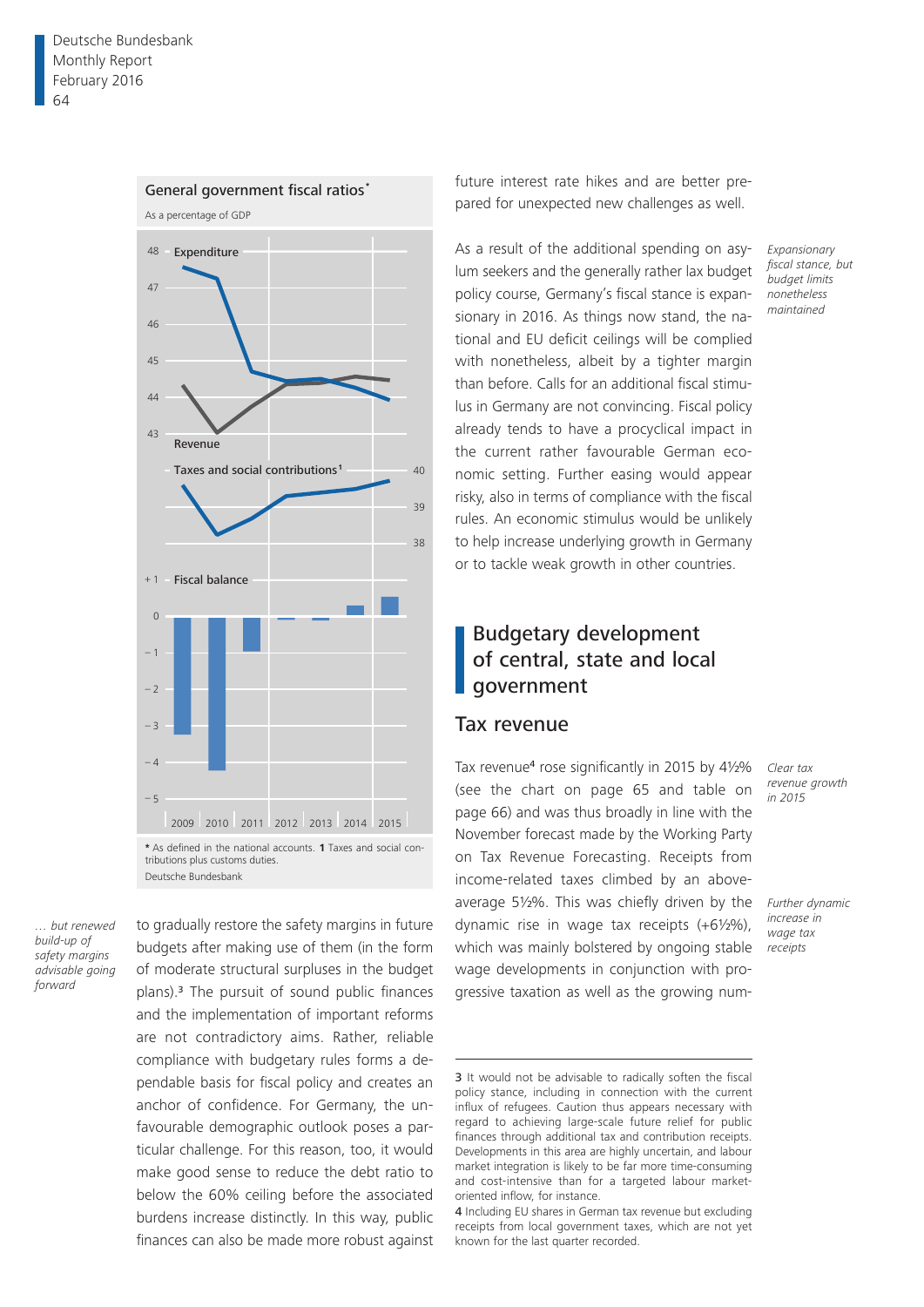ber of employees.5 The retroactive increase in the basic income tax allowance will not have an impact on cash flows until the start of 2016. At 4%, growth in revenue from profit-related taxes was roughly on a par with the previous year's figure. Revenue from assessed income tax continued to rise dynamically, albeit somewhat less strongly than in previous years. Corporation tax revenue receded slightly, though at a relatively high level, while revenue from non-assessed taxes on earnings (mainly investment income tax on dividends) was somewhat higher than in 2014, probably because of larger profit distributions. Marked growth was also recorded in receipts from withholding tax, which – given the further drop in the interest rate level – could be attributable to higher income from tax on capital gains. Revenue from specific excise duties, which are largely volumerelated, rose at a below-average rate (+1%). The slight decline in energy tax receipts was a contributing factor here. Income from turnover tax grew by 3½% and was thus broadly consistent with the relevant macroeconomic reference variables.

*Dampened revenue rise expected in 2016*

*Below-average rise in receipts from consumptionrelated taxes*

> According to the official tax estimate of November 2015, growth in tax revenue (including local government taxes) is expected to be only moderate in 2016, at 2%. The underlying growth in the macroeconomic reference variables for tax revenue is forecast to be roughly the same as in 2015, but the impact of legislative changes is expected to reduce revenue growth distinctly. In particular, revenue shortfalls will be caused by income tax relief (raising the basic income tax allowance and the child tax allowance as well as a rightward shift in other tax brackets) and the increase in child benefit. Furthermore, extensive tax refunds are anticipated on account of court rulings, some of which were already made some time ago.<sup>6</sup>

# Central government budget

In 2015, the central government budget recorded a high surplus of almost €12 billion,

#### Tax revenue**\***





German tax revenue but excluding receipts from local government taxes. Deutsche Bundesbank

which was used in its entirety to fill up the new reserve for future additional expenditure related to refugees. In 2014, the budget had still posted a slight deficit (see the overview on pages 68 and 69 for an explanation of the various budget data, including the balance and net borrowing). Revenue rose considerably by 4½% (€15½ billion). In addition to a marked increase of €10½ billion in tax revenue, this was attributable, in particular, to proceeds of €4½ billion from the frequency auction<sup>7</sup> in spring 2015. Growth in expenditure was distinctly weaker (1%, or €3 billion). However, it should be noted that €4½ billion in capital had been injected into the European Stability Mechanism (ESM) in 2014 and interest expenditure continued its steep decline in 2015, falling by €5 billion. In this favourable setting, two supplementary

*High surplus* 

*in 2015 owing, not least, to proceeds from frequency auction and sharp fall in interest rates*

<sup>5</sup> This was additionally boosted by a disproportionately low increase in deduction amounts (child benefit and subsidies for supplementary private pension plans).

<sup>6</sup> These predominantly relate to rulings by the Federal Fiscal Court of 25 June 2014 (I R 33/09) and 30 July 2014 (I R 74/12) on section 40a of the Act on Asset Management Companies (Gesetz über Kapitalanlagegesellschaften) and STEKO (section 8b (3) of the Corporation Tax Act (Körperschaftsteuergesetz)) (see also Bundestags-Drucksache 18/5560) as well as the European Court of Justice ruling of 20 October 2011 on the taxation of dividends paid to EU/ EEA companies (C-284/09). In the national accounts, however, the effect of the tax refunds is recognised at the time of the rulings in 2011 and 2014, increasing expenditure. 7 The auction brought in a total of €5.1 billion. For some

of the frequency bands, further payment dates are scheduled for the middle of this year and the next.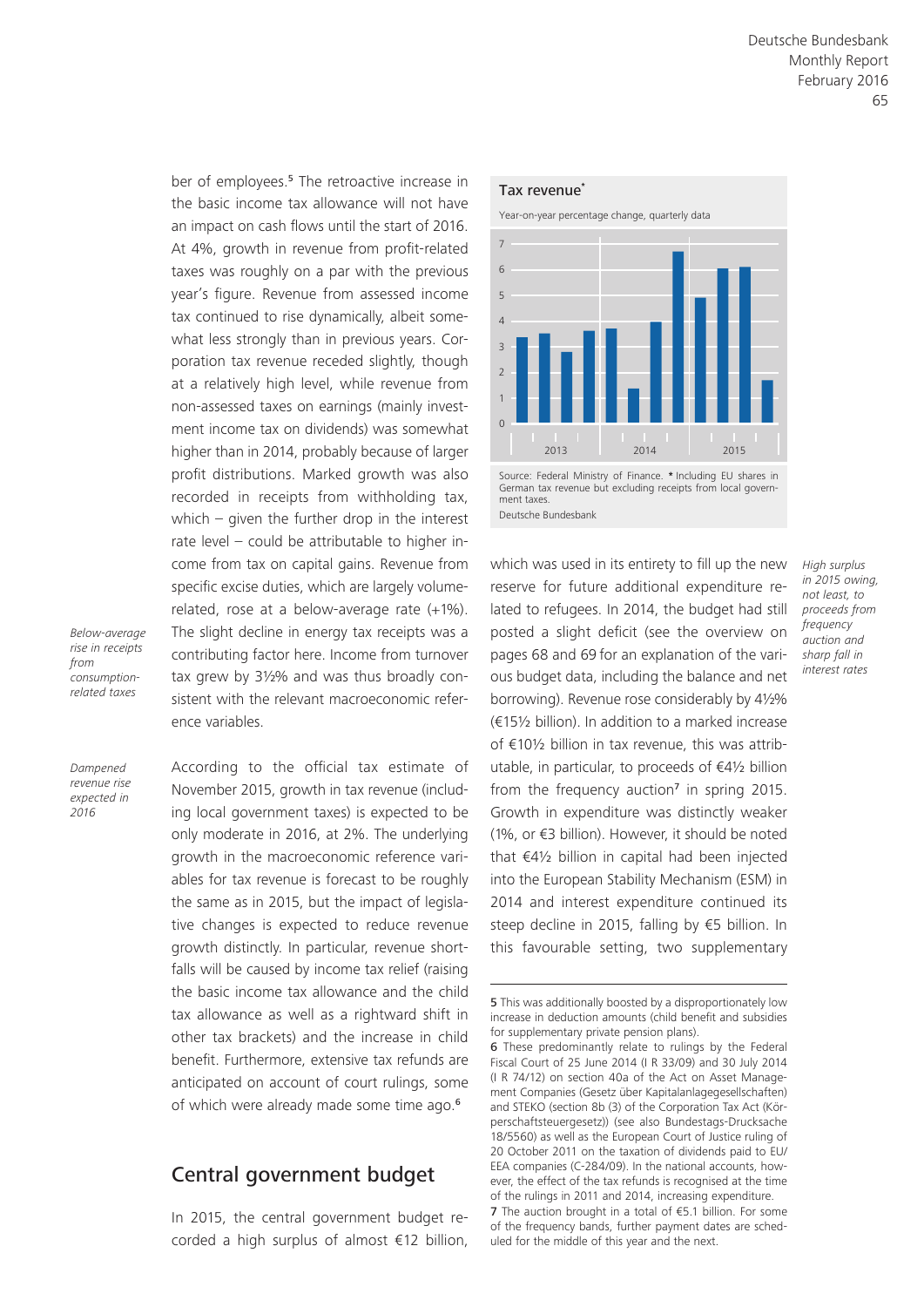#### Tax revenue

|                                                                                                  | Year as a whole      |                      |                                           |                            | Estimate<br>for 2015<br>as a       | Q4                  |                     |                                           |                              |  |
|--------------------------------------------------------------------------------------------------|----------------------|----------------------|-------------------------------------------|----------------------------|------------------------------------|---------------------|---------------------|-------------------------------------------|------------------------------|--|
|                                                                                                  | 2014                 | 2015                 |                                           |                            | whole <sup>1,2,3</sup>             | 2014                | 2015                |                                           |                              |  |
| Type of tax                                                                                      | $\epsilon$ billion   |                      | Year-on-year change<br>$\epsilon$ billion | $\frac{0}{6}$              | Year-on-<br>vear<br>change<br>$\%$ | $\epsilon$ billion  |                     | Year-on-year change<br>$\epsilon$ billion | $\%$                         |  |
| Tax revenue, total <sup>2</sup>                                                                  | 593.0                | 620.3                | $+27.2$                                   | $+4.6$                     | $+4.5$                             | 164.1               | 166.9               | $+2.8$                                    | $+ 1.7$                      |  |
| of which<br>Wage tax                                                                             | 168.0                | 178.9                | $+10.9$                                   | $+6.5$                     | $+6.6$                             | 47.6                | 49.8                | $+2.2$                                    | $+ 4.6$                      |  |
| Profit-related taxes <sup>4</sup><br>Assessed income tax<br>Corporation tax<br>Investment income | 90.9<br>45.6<br>20.0 | 94.4<br>48.6<br>19.6 | $+ 3.5$<br>$+ 3.0$<br>$-0.5$              | $+3.8$<br>$+6.5$<br>$-2.3$ | $+4.2$<br>$+6.7$<br>$+4.6$         | 22.2<br>11.8<br>5.1 | 21.5<br>12.5<br>3.8 | $-0.7$<br>$+0.6$<br>$-1.2$                | $-3.3$<br>$+ 5.4$<br>$-23.9$ |  |
| tax <sup>5</sup>                                                                                 | 25.2                 | 26.2                 | $+ 1.0$                                   | $+3.8$                     | $-0.4$                             | 5.3                 | 5.2                 | $-0.2$                                    | $-3.2$                       |  |
| Turnover taxes <sup>6</sup>                                                                      | 203.1                | 209.9                | $+ 6.8$                                   | $+3.4$                     | $+3.1$                             | 52.3                | 54.1                | $+1.8$                                    | $+ 3.5$                      |  |
| Energy tax                                                                                       | 39.8                 | 39.6                 | $-0.2$                                    | $-0.4$                     | $+0.2$                             | 15.2                | 15.2                | $+0.0$                                    | $+ 0.2$                      |  |
| Tobacco tax                                                                                      | 14.6                 | 14.9                 | $+ 0.3$                                   | $+2.1$                     | $+0.2$                             | 4.7                 | 5.0                 | $+0.3$                                    | $+ 7.3$                      |  |

Sources: Federal Ministry of Finance and Bundesbank calculations. 1 According to official tax estimate of November 2015. 2 Including EU shares in German tax revenue but excluding receipts from local government taxes. 3 Tax revenue including (still estimated) local government taxes was €12.2 billion above the November 2014 estimate, which formed the basis for the 2015 central government plan drawn up at the end of 2014. Excluding the effect of legislation passed since the estimate, the government projects that tax revenue would have been revised upwards by €13.2 billion. 4 Employee refunds, homebuyers' grant and investment grant deducted from revenue. 5 Withholding tax on interest income and capital gains, non-assessed taxes on earnings. 6 Turnover tax and import turnover tax. Deutsche Bundesbank

budgets were used to pay €3½ billion to the new Fund to promote municipal investment and €1½ billion to the Energy and climate fund for the advance financing of expenditure.

*Result is €7 billion better than planned in*  In a target/actual comparison, the surplus was still €7 billion higher than planned in the second supplementary budget of November 2015. Revenue exceeded the amount envisaged in the budget by €4½ billion. Tax receipts were €1½ billion higher than planned, which mainly corresponded to the last tax estimate's upward revision of tax revenue expectations, which was published shortly after the budget approval. Non-tax receipts also saw an increase of €3 billion, owing, not least, to a portion of the revenue from the frequency auction that had not been specified in the second supplementary budget, higher proceeds from financial transactions and refunds from the EU which were recorded as token entries in the budget.<sup>8</sup> On the expenditure side, the authorised volume was undershot by €2½ billion on balance.

Lower expenditure chiefly related to various transfer payments. In the area of military procurements, too, the budgeted amounts were not used in full. Minor relief was still provided, amongst other things, by interest and calls on guarantees.

autumn 2015 Second supplementary budget of November For the structural result as defined in the debt Reserve transacbrake rules, the Federal Ministry of Finance reported a surplus of 0.1% of GDP in its January *opens up*  Monthly Report (see the overview on pages 68 and 69 for information on how this is calculated). The assignment of the core budget's high surplus to the new refugee reserve was thus recognised in a different way to that used in the European budgetary surveillance rules which also have to be observed under the debt

*tion recorded in a way that leeway under debt brake*

8 Token entries are budget items for revenue, possibly accompanied by spending authorisations, for which no amount is given. Spending is then permitted in line with the amounts actually received concerning the respective revenue items. In this case, however, the inflows were only matched by a limited volume of related additional expenditure on balance.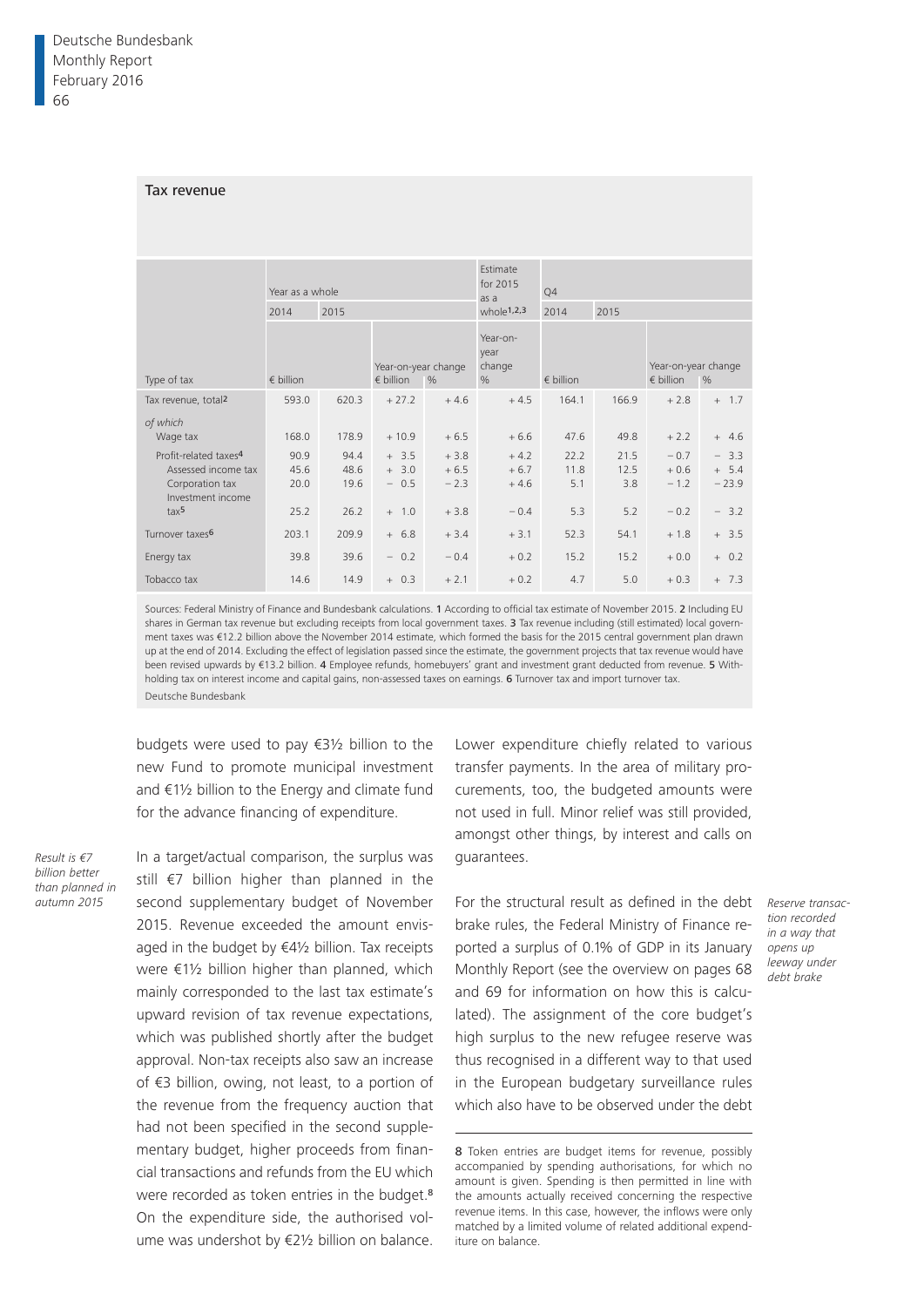brake and moreover, for example, to that used for the Energy and climate fund, the surplus of which was likewise assigned to a reserve. Otherwise, a structural surplus ratio of 0.6% would even have been achieved. This procedure means that additional scope will be created when funds are withdrawn from the reserve in future.

*Underlying conditions for the 2016 budget somewhat improved, …*

The central government budget for 2016 was adopted by the Bundestag at the end of November, again with no net borrowing. However, a €6 billion withdrawal from the refugee reserve was planned in order to cover additional expenditure on refugees. From the present perspective, it is fair to assume that at least some of the budget relief that materialised at the end of last year will continue. Although the more favourable result of last November's tax estimate was already incorporated into the final budget deliberations for 2016, very cautious calculations were made for the interest expenditure estimates, for instance. The funding advantages that have already been realised and the persistence of extremely favourable capital market conditions for central government suggest that the projected increase of €3 billion on the actual 2015 figure might not materialise. Moreover, it remains to be seen how much of the budgeted amounts for military equipment, which are distinctly higher than the previous year's result, is actually used. Finally, fairly cautious estimates have been made for guarantees and envisaged repayments from the EU, for example, in 2016 as well.

*… but considerable* 

There are also risks in other areas, however. For example, further perceptible strains are anticipated from aid payments for asylum seekers' countries of origin or their neighbouring countries. In addition, the planned growth in spending on unemployment benefit II (welfare-related benefit) of just 1½% – thus roughly in line with the increase in benefit payments at the start of the year – seems to be calculated tightly given the foreseeable rise in the number of recognised refugees eligible to claim. The central All in all, however, the planned deficit seems to *risks also exist Overall compli-*



Source: Bundesbank calculations based on data from the Federal Ministry of Finance. **\*** Core budget excluding off-budget entities. Not adjusted for financial transactions or cyclical effects. Deutsche Bundesbank

government budget would be faced with burdens that are more difficult to overcome if the influx of refugees, which is experiencing a seasonal lull at present, does not subside substantially over the course of the year as apparently assumed. Another item not covered in the budget is compensation payments that may have to be made to operators of nuclear power plants that were shut down by government order, if the Federal Constitutional Court should so decide following the oral proceedings announced for March.

be generously calculated, provided that the migration of asylum seekers develops as the government has so far anticipated and no court rulings that place a strain on the budget are issued. The balances of the relevant offbudget entities are also likely to be rather cautiously estimated. The ceiling for the structural funding gap under the debt brake of 0.35% of GDP to be applied for the first time is thus likely

*ance with debt brake as things stand*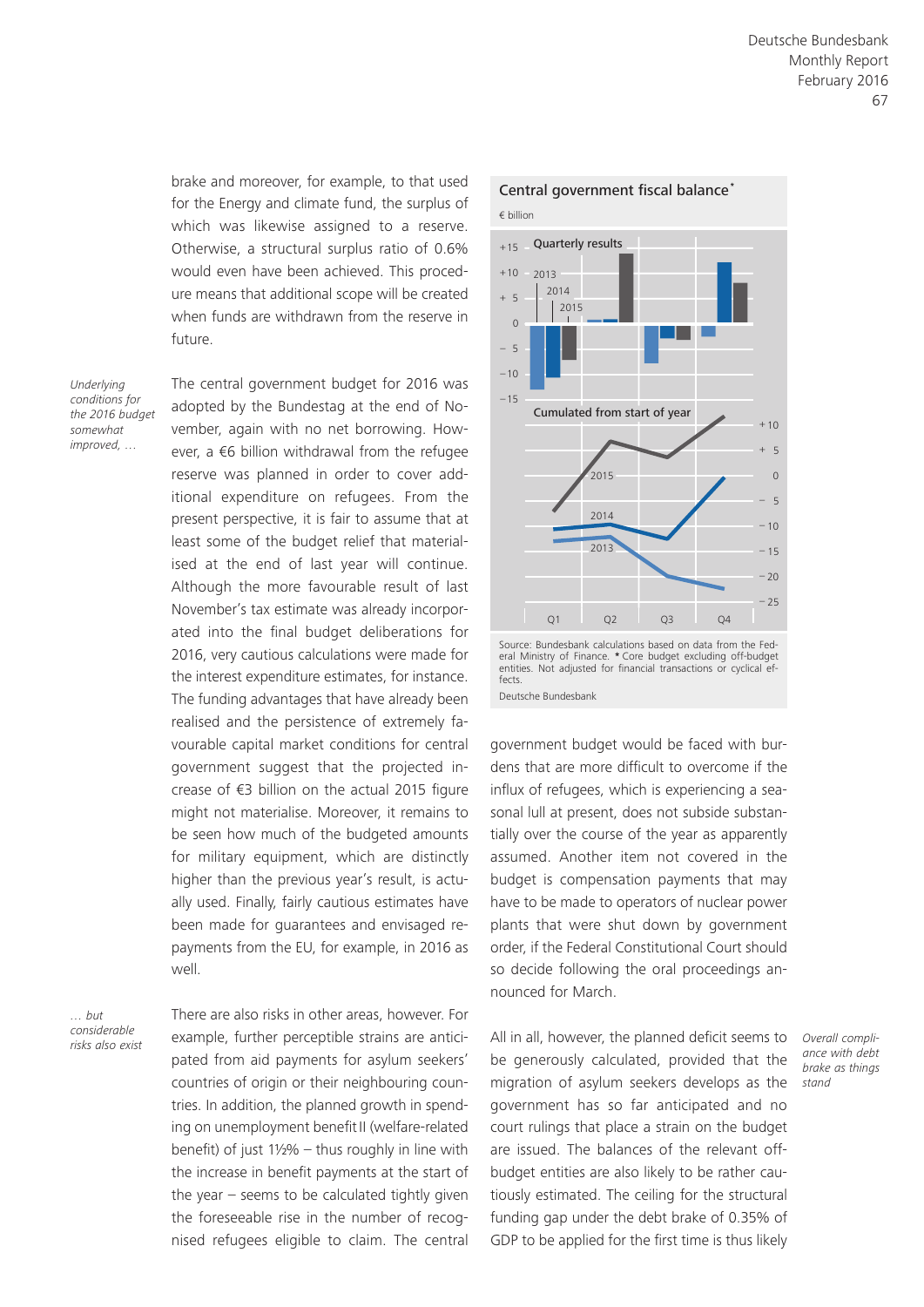# Key central government budget data in connection with the debt brake

|  | € billion |
|--|-----------|

|                                                                                | 2015<br>2014                    |                         |                                        |                                             |                                 | 2016          |  |  |
|--------------------------------------------------------------------------------|---------------------------------|-------------------------|----------------------------------------|---------------------------------------------|---------------------------------|---------------|--|--|
| Item                                                                           | Actual                          | Budget                  | Supple-<br>mentary<br>budget in<br>May | Supple-<br>mentary<br>budget in<br>November | Provisional<br>actual           | Budget        |  |  |
| Balance<br>Coin seigniorage<br>2<br>3 Transfer to $(-)$ /withdrawal from $(+)$ | $\mathbf{1}$<br>$-0.3$<br>0.3   | $-0.3$<br>0.3           | $-0.3$<br>0.3                          | 4.7<br>0.3                                  | 11.8<br>0.4                     | $-6.4$<br>0.3 |  |  |
| reserves                                                                       |                                 |                         |                                        | $-5.0$                                      | $-12.1$                         | 6.1           |  |  |
| 4 Net borrowing $(-)/$ repayment $(+)$                                         |                                 |                         |                                        |                                             |                                 |               |  |  |
| 5 Balance of financial transactions                                            | $-2.4$                          | 1.4                     | 1.4                                    | 1.4                                         | 1.9                             | 0.1           |  |  |
| 6 Cyclical component in the budget                                             |                                 |                         |                                        |                                             |                                 |               |  |  |
| procedure                                                                      | 5.9<br>$-$                      | 5.0 <sup>2</sup><br>$-$ | $-1.0$ 3                               |                                             | $0.0 \quad 4 \quad - \quad 1.2$ | 0.3           |  |  |
| 7 Balance of incorporated off-budget                                           |                                 |                         |                                        |                                             |                                 |               |  |  |
| entities                                                                       | $-0.8$                          |                         |                                        |                                             | 4.5                             | $-5.4$        |  |  |
| Energy and climate fund                                                        | 0.1<br>$\overline{\phantom{0}}$ |                         |                                        |                                             | 1.9                             | $-0.4$        |  |  |
| Flood assistance fund                                                          | 0.7<br>$-$                      |                         |                                        |                                             | 0.9                             | $-3.5$        |  |  |
| Fund to promote municipal investment                                           |                                 |                         |                                        |                                             | 3.5                             | $-1.5$        |  |  |
| 8 Structural net borrowing $(-)/$                                              |                                 |                         |                                        |                                             |                                 |               |  |  |
| repayment $(+)$                                                                | 7.5                             | 3.6                     | $-0.4$                                 | $-1.4$                                      | 3.8                             | $-5.8$        |  |  |
| 9 Structural balance                                                           | 7.2                             | 3.3                     | 0.7<br>$ \,$                           | 3.3                                         | 15.6                            | $-11.9$       |  |  |
| 10 Structural balance adjusted for updated                                     |                                 |                         |                                        |                                             |                                 |               |  |  |
| estimate of potential output                                                   | 4.0                             |                         |                                        |                                             | 16.1                            | $-10.9$       |  |  |
| 11 Ceiling                                                                     | $-26.6$                         | $-18.6$                 | $-18.6$                                | $-18.6$                                     | $-18.6$                         | $-10.2$       |  |  |
|                                                                                |                                 |                         |                                        |                                             |                                 |               |  |  |

1 The government's financial statistics (cash data) show a deficit for 2014 amounting to the level of coin seigniorage. By contrast, had there been no additional ad hoc transfers to the Investment and repayment fund at budget outturn, there would have been a slight surplus. 2 Simplified procedure applied: adjusted to the spring 2015 projection. 3 Simplified procedure applied: adjusted to the autumn 2015 projection. 4 Simplified procedure applied: adjusted to the national accounts figures published in mid-January 2016. This is roughly equivalent to the Bundesbank's current estimate of central government's cyclical component calculated using the disaggregated cyclical adjustment method.

Deutsche Bundesbank

#### 1 Balance

The financial balance is the difference between the core budget's revenue and expenditure as defined in the government's financial statistics (cash data).

#### 2 Coin seigniorage

Coin seigniorage is the revenue generated by central government by issuing regular coins. It is one way of funding a deficit (and, in this respect, is a type of borrowing). Coin seigniorage increases Maastricht debt.

#### 3 Transfers to and withdrawals from reserves

These constitute another way of funding the budget balance. Reserves are first formed from surpluses and can then subsequently be depleted. Reserve fluctuations have an impact on net borrowing but do not affect the balance in the government's financial statistics or the Maastricht deficit

(deficit in the national accounts). Changes in reserves ultimately correspond to the formation and depletion of financial assets and therefore resemble financial transactions in this respect. Unlike financial relationships with off-budget entities incorporated within the framework of the debt brake rules and financial transactions, they affect the reference variable used by the Federal Ministry of Finance for the debt brake (see 8). Reserve withdrawals to the benefit of central government's core budget were last recorded in 1975.

#### 4 Net borrowing

This corresponds to revenue from borrowing less expenditure for repayments  $(4 =$  $1 + 2 + 3$ ). The term "balanced budget" denotes a budget with no net borrowing.

#### 5 Balance of financial transactions

Revenue from the realisation of financial assets (loan repayments, disposal of partici-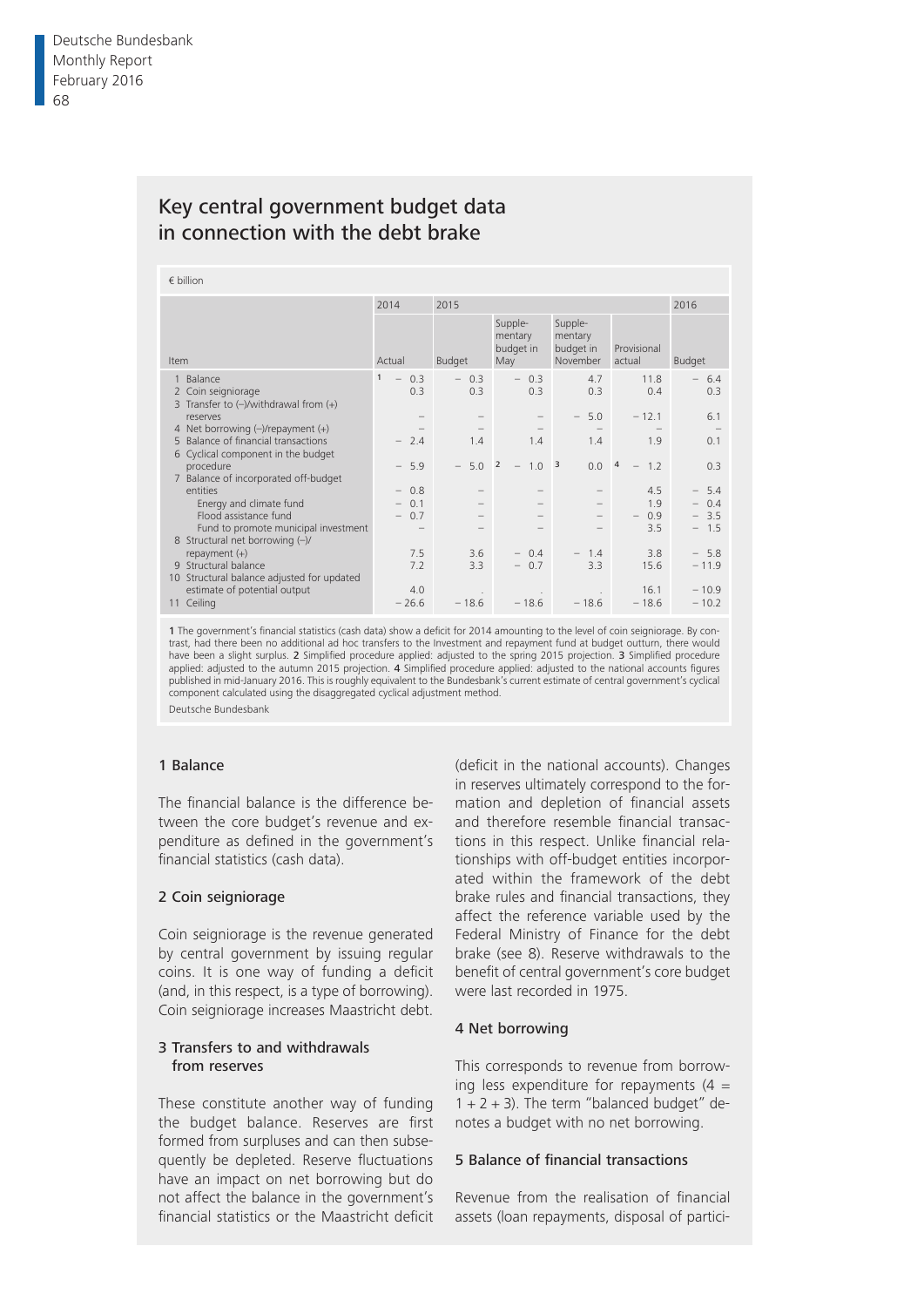pating interests, capital repayments) less expenditure on financial assets (granting of loans, acquisition of participating interests, capital injections). Financial transactions are excluded from the Maastricht deficit. In an apparent move to ensure that the national debt brake complies with European rules, a clause was inserted into the Basic Law *(Grundgesetz)* stating that financial transactions are to be factored out when calculating the ceiling for central government's structural funding gap (see 11). However, distinguishing these from non-financial transactions (eg capital injections without a market return, or dividends from capital reserves) is sometimes difficult in practice.

#### 6 Cyclical component in the budget procedure

When calculating the ceiling for the structural funding gap under the debt brake, cyclical factors are to be factored out (Article 115 of the Basic Law; see 11). Federal Government essentially uses the European Commission's cyclical adjustment procedure, which is also applied under EU fiscal rules. While the calculation made when drawing up the budget is based on a fully updated estimate of potential output, a simplified procedure is subsequently used (including when drawing up supplementary budgets).<sup>1</sup> Here, the cyclical component from the Budget Act *(Haushaltsgesetz)* is adjusted for the estimated budgetary impact of the (expected) change in growth in nominal gross domestic product (GDP) between the point at which the budget was drawn up and the point at which the calculation is made.

#### 7 Balance of incorporated off- budget entities

Under central government's debt brake, the balances (not the net borrowing) of the offbudget entities that were founded as from 2011 and are authorised to borrow are factored into the limit imposed by the ceiling (see 8). Also incorporated are entities that are pre-funded from the central government budget and whose surpluses when they are topped up are recognised in central government's structural result (eg Fund to promote municipal investment).

#### 8 Structural net borrowing

Structural net borrowing  $(8 = 4 - 5 - 6 + 7)$ is the Federal Ministry of Finance's reference variable for gauging compliance with central government's debt brake ceiling.

#### 9 Structural balance

Within the scope of the government's financial statistics, the structural balance represents the reference variable that most closely approximates to the cyclically adjusted Maastricht deficit. Unlike in the case of structural net borrowing, coin seigniorage and changes in reserves are disregarded  $(9 = 8 - 7 - 3)$ .

#### 10 Structural balance adjusted for updated estimate of potential output

Federal Government's latest estimate of potential output (last amended on 27 January 2016) is used in the cyclical adjustment procedure and therefore serves as the basis for a consistent picture of the cyclical position over the period under observation. Under the debt brake, the structural figures calculated using the simplified cyclical adjustment procedure are updated for the last time in the September of the year following the budget in question.

#### 11 Ceiling

Under the debt brake, the ceiling for central government's structural funding gap from 2016 onwards is 0.35% of GDP in the year prior to that in which the budget is drawn up. A reduction path was defined for the years 2011 to 2015, the starting point for which was determined by the Federal Ministry of Finance based on an estimate from summer 2010.<sup>2</sup>

<sup>1</sup> See also Deutsche Bundesbank, The debt brake in Germany – key aspects and implementation, Monthly Report, October 2011, p 27.

<sup>2</sup> See also Deutsche Bundesbank (2011), op cit, pp 26- 28.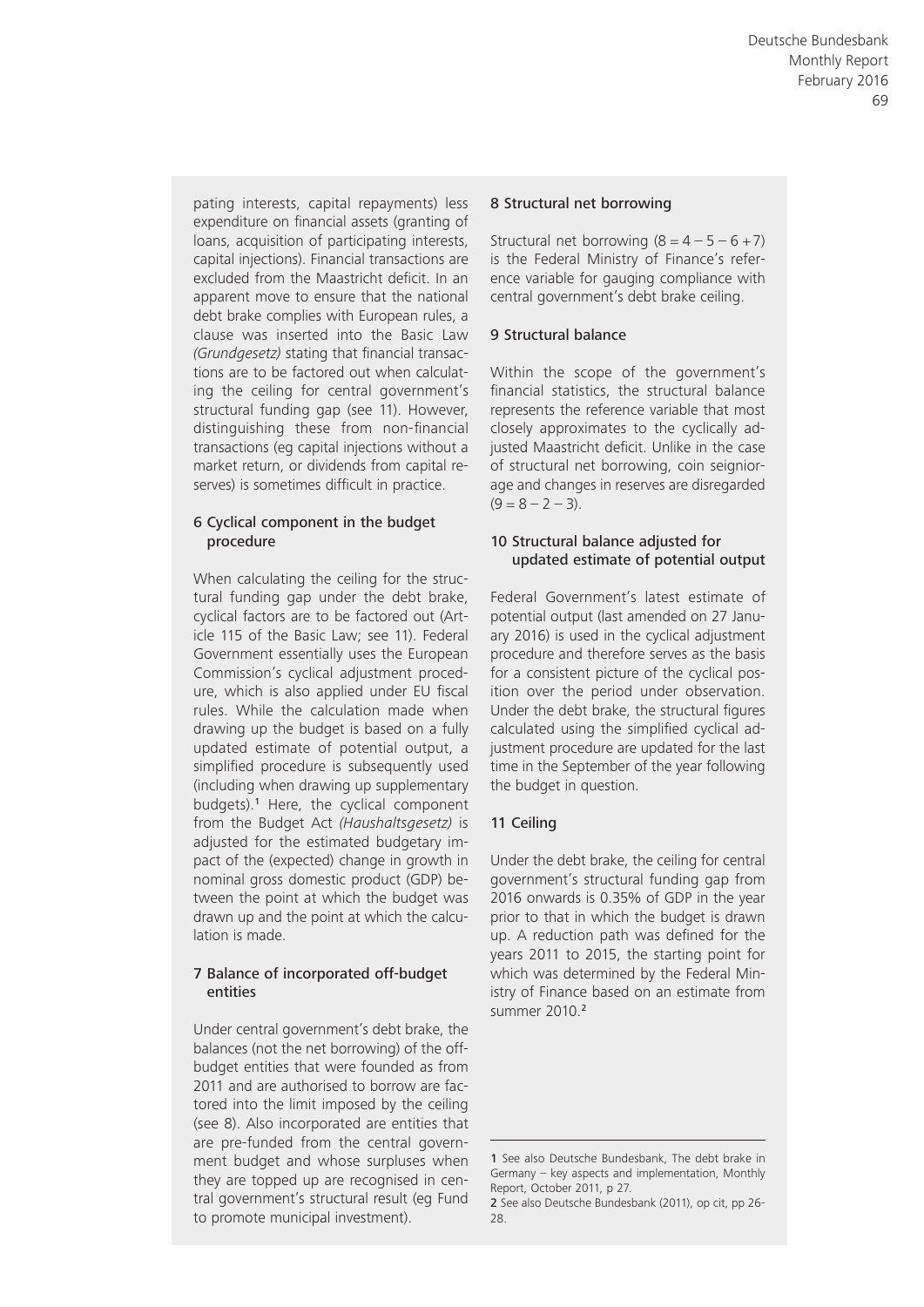to be complied with in the end, even without recognising the withdrawal from the reserve as income.

*Aim for surpluses in future – despite greater requirements posed by refugees and reform of federal structure – when adopting benchmark figures in March*

The Federal Cabinet's decisions on the benchmark figures for the 2017 budget and the new medium-term financial plan up to 2020 are due in March. According to the tax estimate of November 2015, the tax revenue estimates would actually only need to be reduced relatively moderately vis-à-vis the figures in the previous financial plan from the summer of 2015. Transfers of turnover tax to state government from 2017 onwards for the pledged case-based lump sum payments for asylum seekers had not been specified before the tax estimate (and have yet to be specified), however, and were therefore not included. Furthermore, additional burdens to be borne by central government as part of the reform of the federal structure would have to be included in the financial planning from 2020. If the migration of refugees continues at its previous strong level, greater strains could arise in particular for tax transfers to state government based on the number of cases, unemployment benefit II, as well as for central government's share of accommodation costs, which, as a general rule, are to be covered by local government. It will only be possible to reliably quantify the actual additional burdens at a later date, not least because of the uncertainty regarding future migration levels.9 However, it appears advisable to gear budgetary policy in such a way that, given a baseline scenario deemed realistic from today's perspective in the budget plans, at least a slight structural surplus, and thus a certain safety margin below the upper limit set by the debt brake is realised again in the future.

*Central government's offbudget entities recorded high surplus in 2015 owing to advance payments by central government, …*

Central government's off-budget entities (excluding bad banks and other entities that use commercial double-entry bookkeeping)10 recorded a high surplus of €9 billion in 2015 compared with just over €4 billion in 2014. On balance, the rise is largely attributable to the pre-financing of the new Fund to promote municipal investment, which received a central

government grant totalling €3½ billion. Following a broadly balanced result in 2014, the Energy and climate fund ultimately recorded a surplus of almost €2 billion arising from central government grants. The Restructuring fund, which generated surpluses of €½ billion in previous years on account of its income from the bank levy, posted a result of  $+£1\frac{1}{2}$  billion. With a surplus of almost €1 billion owing to repayments of previously granted capital aid, the Financial Market Stabilisation Fund (SoFFin) also closed the year more favourably after a broadly balanced result in 2014. Furthermore, the surplus achieved by the off-budget entities for provisions for civil servants' pensions was also up by €½ billion. On the flip side, the deficit of the Flood assistance fund set up in 2013 rose somewhat to just under  $€1$  billion – particularly as a result of a (re)payment to central government, although it would appear that this amounted to only half of the €½ billion planned in the central government budget. The balance of the Investment and repayment fund, which was set up in 2009 to fund an economic stimulus package, deteriorated more sharply. An appropriation of €2 billion from the Bundesbank's profit in 2014 was followed by a transfer of only €½ billion arising from a closing entry in the central government budget at the start of 2015. After receiving a transfer of just over  $\epsilon$ 1/2 billion from the central government budget in 2014, the Special provision fund for inflationindexed Federal securities needed to make a

<sup>9</sup> No precise figures on the net migration of refugees last year are available as yet either. Within the total of 1.1 million arrivals recorded in the system for the initial reporting of asylum seekers (EASY), some people have probably been counted twice and onward travellers are not systematically booked out. Only 0.44 million applications for asylum have been submitted to the Federal Office for Migration and Refugees, and reliable data concerning outstanding applications do not seem to be available. To ensure that the necessary goods and accommodation can be provided at an appropriate level and in the right place, it seems crucial that reliable data are made available as soon as possible. Orderly recording of arrivals would help to organise support and integration measures efficiently and also to distribute the expenses actually incurred amongst the government levels, as agreed.

<sup>10</sup> The new reserve is also not included in the off-budget entities as it is not an independent entity.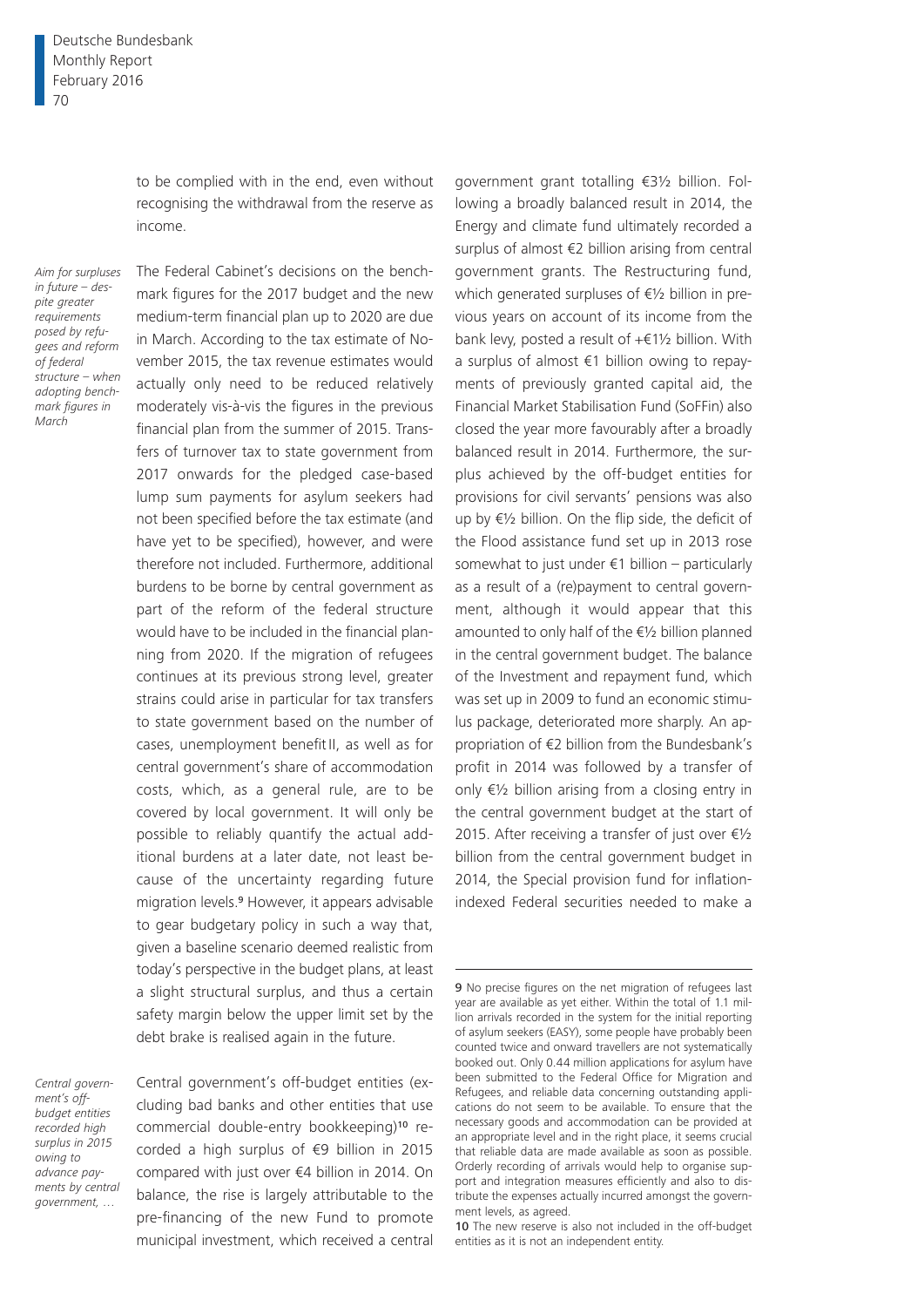small repayment in 2015 owing to a fall in the applicable price index.

*… but deficit likely to follow in 2016*

An overall deficit, and thus a significantly less favourable result, is on the cards for 2016. After being pre-financed in 2015, the Fund to promote municipal investment is expected to have its first significant outflows this year. It is also foreseeable that the reserves built up by the Energy and climate fund in 2015 will gradually be depleted. Furthermore, the Flood assistance fund's deficit is likely to increase markedly. In addition to making higher repayments to central government, a rise in compensation payments is anticipated. Moreover, the deficit recorded by the Special provision fund for inflation-indexed Federal securities is set to increase substantially due to an upcoming repayment. In the case of the Restructuring fund, the transfer of receipts posted in the previous year to the new Single Bank Resolution Fund is likely to have a negative impact. If renewed relief is not provided through repayments of previously granted capital aid, SoFFin is likely to also be plunged back into deficit. The Investment and repayment fund is set to receive no transfer arising from profit generated by the Bundesbank in excess of the budget estimate or at budget outturn as, in these cases, a topping-up of the reserve for additional refugee-related spending is envisaged in the most recent budget laws. Only the civil servant pension pots might see a year-on-year improvement with somewhat higher surpluses.

### State government budgets<sup>11</sup>

*Higher surplus in 2015 despite deterioration in final quarter*

According to the monthly cash statistics, the surplus recorded by the state government core budgets in 2015 came to just under €3 billion and was thus still markedly up on the year (by €2 billion) despite a deterioration in the fourth quarter. Supported, in particular, by the significant growth in tax revenue (+6%, or  $£14\frac{1}{2}$  billion), receipts rose by a total of just over 4½% (€15 billion). Following additional impetus in the last quarter (probably not least in connection with expenditure on refugees – responsibility for their initial reception lies at state government level), spending climbed by 4% (€13 billion) for 2015 as a whole. Strong growth was recorded, above all, for other operating expenditure (+12½%, or €3½ billion) and current transfers to local government (+9%, or €6 billion). All in all, investment was also up significantly (+4½%, or  $f(1)/2$  billion). By contrast, only a moderate increase was recorded for personnel expenditure (+2%, or €2½ billion),12 while interest expenditure continued to fall sharply (-7½%, or just over €1 billion).

A certain level of deterioration in state government finances is expected for 2016, the main reason for this being anticipated additional expenditure on asylum seekers. It should also be borne in mind that the additional central government funds for state and local government approved in autumn 2015 to address this – taking the form of advance payments (via higher shares in turnover tax revenue), in particular – are to be transferred based on assumptions made at that time. Should the average time needed to make decisions on asylum applications be greater, or the influx of refugees be higher than was assumed last autumn, actual refugee numbers will not be taken into account until the final settlement is calculated in 2017. In this regard, the federal states are effectively providing financial assistance in advance in 2016 and are temporarily being further weighed down by payments over and above their agreed share of the costs – which also includes spending on school educational programmes. Furthermore, growth in tax revenue is likely to taper off markedly according to the latest tax estimate. Relief is expected to follow in the years to come, however, as persons who are granted refugee status are then entitled to *Refugee-related additional spending causing financial deterioration in 2016, but relief likely to be provided by central government in 2017*

<sup>11</sup> The development of local government finances in the third quarter of 2015 was analysed in the short articles of the Bundesbank's January 2016 Monthly Report. These are the most recent data available.

<sup>12</sup> In the case of current staff, growth amounted to only 1% and was therefore actually less than the increase in negotiated pay rates, which was largely adopted for civil servants.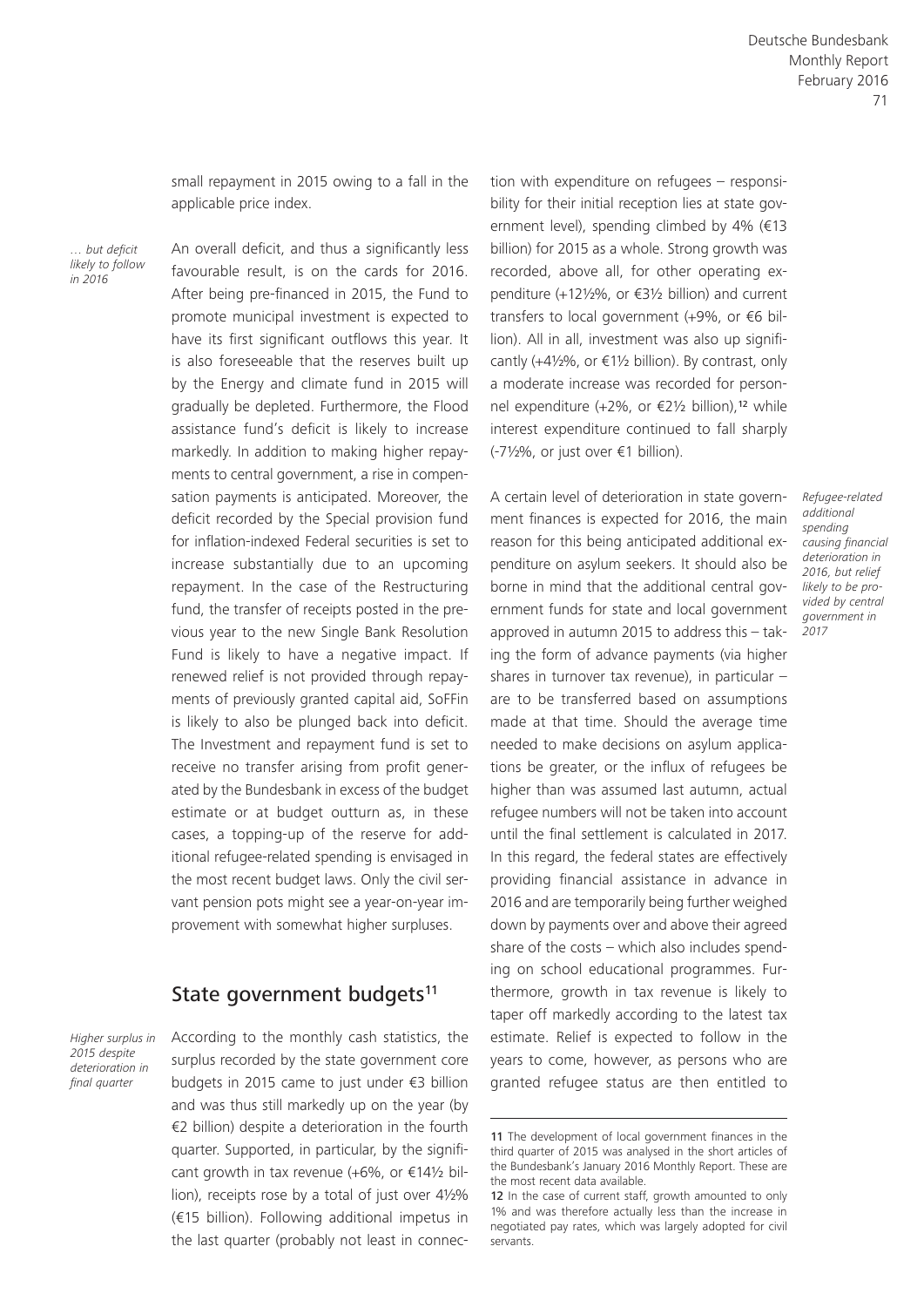claim the means-tested basic allowance for job seekers (unemployment benefit II), which is financed by central government. But another important factor for state government budgets will be the speed at which, and extent to which, rejected asylum applicants are repatriated – an option to which, it would appear, relatively little recourse has been made to date. Responsibility for this lies at state government level; funding will not be provided by central government if applicants remain in Germany for a longer period of time after their applications have been rejected.

*Extension of budgetary recovery procedures for Bremen and Saarland envisaged*

There remains a wide gulf between the federal states in terms of their financial situation. Although the debt brake is not set to enter into force until 2020, the vast majority have already achieved at least a balanced (core) budget. At its meeting in December 2015, the Stability Council expected the budgetary recovery procedures launched for Berlin and Schleswig-Holstein in 2012 to be successfully completed this year. At the same time, however, it was deemed necessary to extend the budgetary recovery procedures for Bremen and Saarland, which are especially heavily indebted and still have high budget deficits, and implement additional consolidation measures over the coming years in order to ensure their compliance with the debt brake.

*Financial equalisation proposal made at the state government level offers no major improvements*

At the same time as the debt brake requirements enshrined in the Basic Law *(Grundgesetz)* enter fully into force at state government level, the financial equalisation system hitherto in place will expire. It would certainly be desirable for the requisite new rules on financial equalisation to be simpler and more transparent. Additionally, it appears to be worth considering reducing the degree of financial equalisation to a certain extent in order to take account of regional price differences, for instance, and set improved incentives to reinforce the financial and economic capacity of each federal state. Given this opportunity to adopt a furtherreaching reform, it would be highly advisable to decisively strengthen the principle of responsibility at the individual state government level, thereby expanding scope for action to comply with the debt brake, such as by means of limited, state-specific surcharges or discounts on income tax.13 The reform proposal presented by the federal states in December 201514 presents very little prospect of improvement in this regard. The proposal to do away with the state government financial equalisation system currently in place and instead even out differences in financial capacity primarily via the distribution of turnover tax receipts would indeed constitute a certain degree of simplification. At the same time, however, the high degree of equalisation would essentially be maintained and new supplementary central government grants, some of which are not immediately clear-cut in economic terms, are envisaged. All in all, the incentives to reinforce financial capacity at the individual state government level therefore remain limited. In the upshot, all state governments are better off at the expense of central government. Above and beyond that, the federal states are also proposing higher, open-ended financial aid for budgetary recovery for Bremen and Saarland without placing conditions on these payments – conditions that are key to avoiding moral hazard. It is not least in terms of incentives for federal states to assume individual responsibility for their own budgetary policies that a critical view should also be taken of the proposal to introduce central/state government combined bonds with full central government liability in order to facilitate more favourable borrowing conditions for state government.

<sup>13</sup> For more information on this subject, see Deutsche Bundesbank, The reform of financial relations in the German federal system, Monthly Report, September 2014, pp 33-52.

<sup>14</sup> See the press release concerning the conference of the state premiers at the Bremen federal state office in Berlin, which was held on 3 December 2015.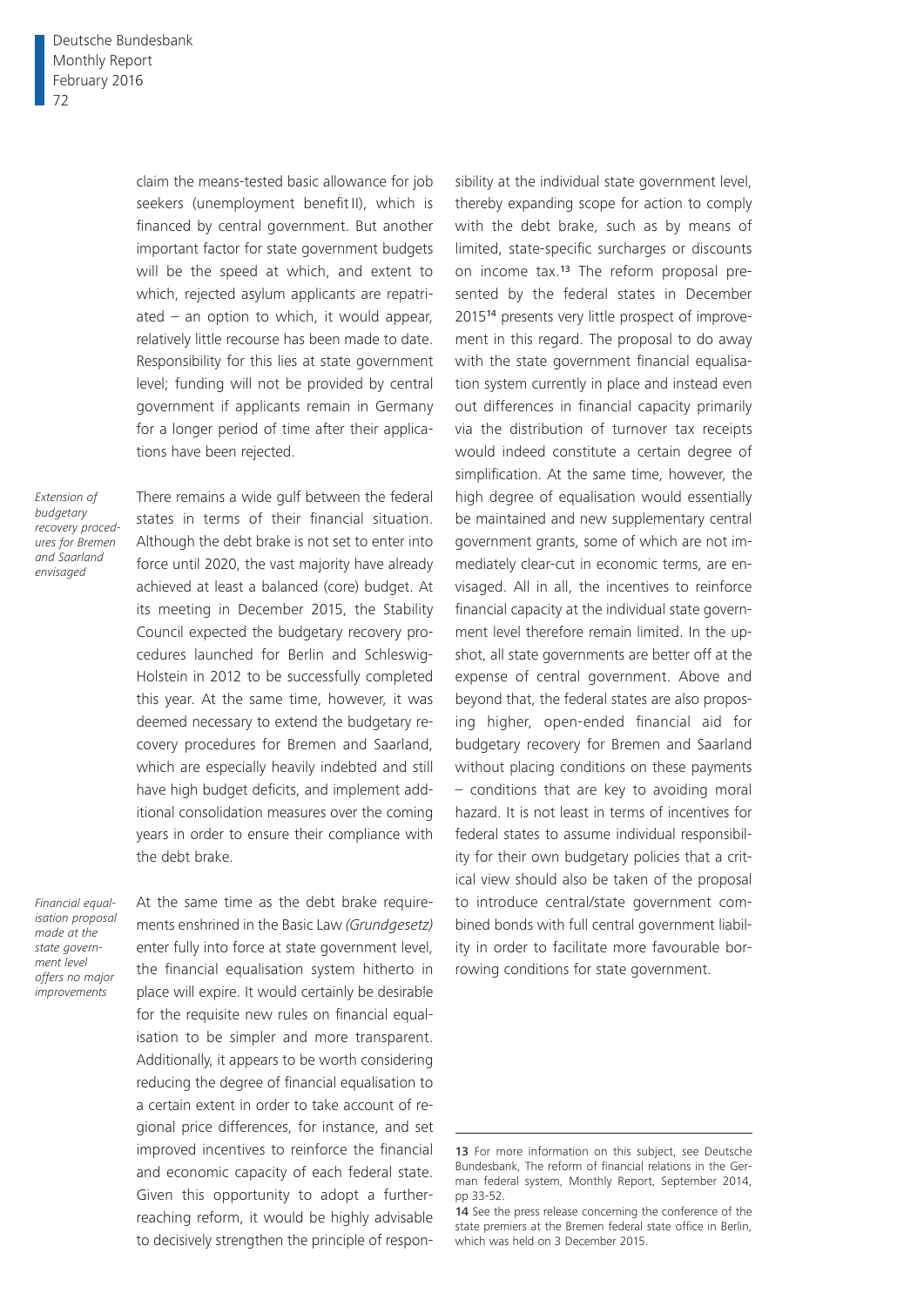### Social security funds<sup>15</sup>

### Statutory pension insurance scheme

*Deficit in 2015 lower than expected*

According to provisional figures, the statutory pension insurance scheme recorded a deficit of almost €2 billion in 2015 following a surplus of just over €3 billion in the previous year. While a deficit had been expected as a result of the contribution rate cut and the full-year impact of the pension benefits package that came into effect in mid-2014 (in particular, the increase in the mothers' pension and the full pension without actuarial deductions from the age of 63), it was significantly lower than originally estimated when the contribution rate was cut from 18.9% to 18.7% (€4 billion). Consequently, the reserve came to 1.7 times the scheme's monthly expenditure at the end of 2015 and thus remained markedly higher than the regular upper limit of 1.5 times the scheme's monthly expenditure.

*Significant burdens arising from pension benefits package and contribution rate cut*

Rising by 2½% (€6½ billion), overall receipts climbed at a somewhat more subdued rate than in 2014. Owing to the cut in the contribution rate, growth in contribution receipts was pushed down to 3%. Adjusted for this, however, growth was 4% – more or less as sharp as in 2014  $-$  thanks to favourable employment and wage developments. Central government grants were up by a total of 2%. At 4½% (€11½ billion), expenditure growth significantly outstripped that of receipts. Pension spending rose at a similarly high rate. First, this was driven by the mid-year pension increases (July 2015: 2.1% in western Germany and 2.5% in eastern Germany). Second, the benefit increases in connection with the pension benefits package continued to make themselves felt.

*Rising deficits on the cards*

This year, one particular factor that is likely to drive up spending is the pension increase at mid-year, which is expected to be very strong (over 4%). The massive rise in 2016 is chiefly attributable to robust wage increases, correcting the statistical special effect from the previ-



Rentenversicherung Bund). Deutsche Bundesbank

ous year (due to the revision of the national accounts) and pensions being pushed upwards due to the contribution rate cut at the start of 2015. Even so, the overall rate at which pension spending is rising could be somewhat lower than in 2015 owing to the waning impact of the pension benefits package,16 meaning that the deficit increase would remain contained. In the light of the demographic lull coming to a gradual end and the number of persons entering retirement shooting upwards, the statutory pension insurance scheme looks set to remain in deficit in the years to come. The reserves will therefore continue to be depleted and, once they reach the lower limit of 0.2 times the scheme's monthly expenditure, it

<sup>15</sup> The financial development of the statutory health and public long-term care insurance schemes in the third quarter of 2015 was analysed in detail in the short articles of the Bundesbank's December 2015 Monthly Report. These are the most recent data available.

<sup>16</sup> The more likely scenario is that the number of persons taking early retirement will fall, causing the rate at which spending is rising to slow accordingly.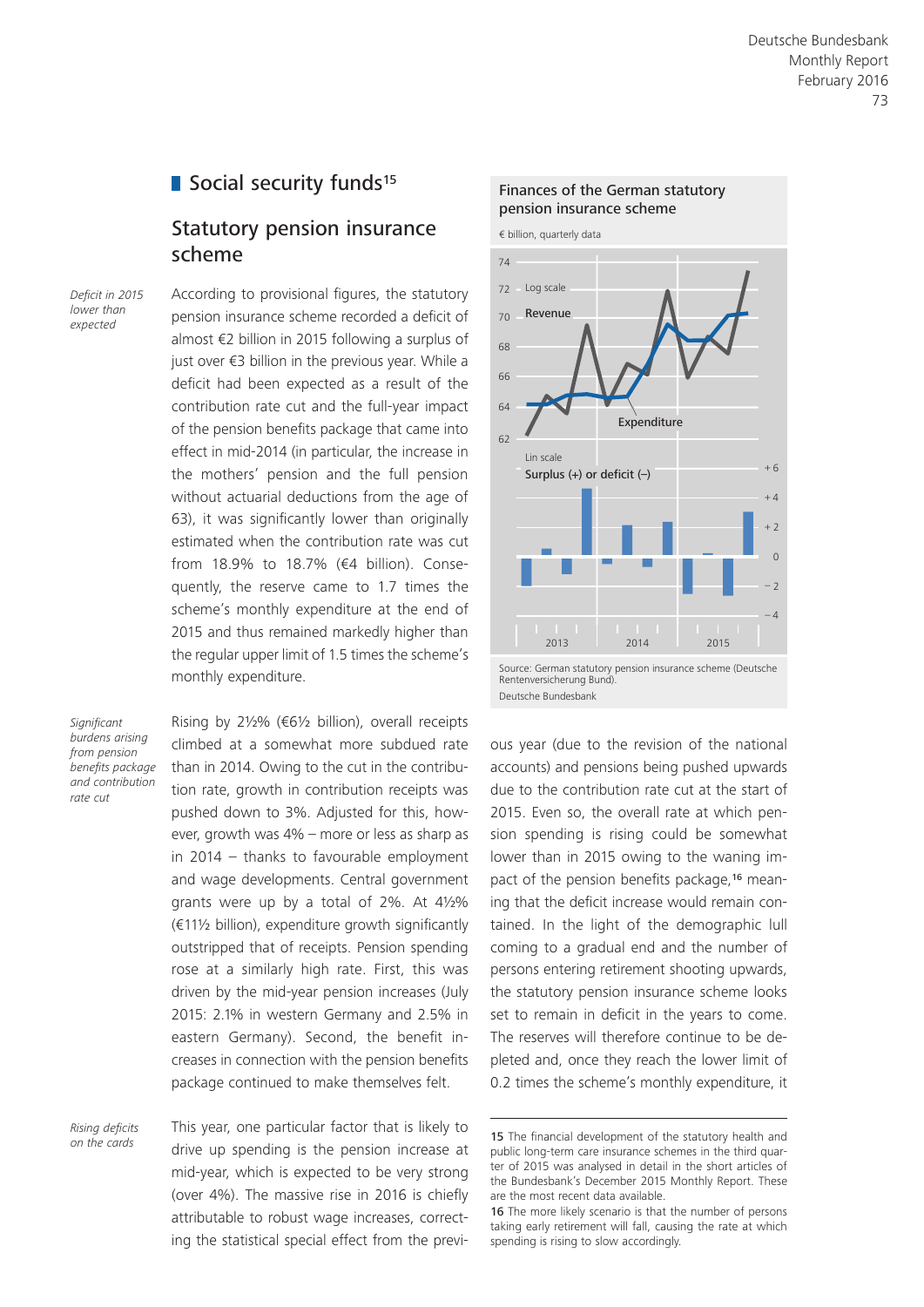

is likely that pressure to raise contribution rates will persist over the longer term.

### **Federal Employment Agency**

*Higher surplus in 2015 thanks to sharp rise in contribution receipts …*

The surplus recorded by the Federal Employment Agency in 2015 totalled just over €3½ billion and was therefore up by €2 billion on the year.17 By contrast, a surplus of only just under €½ billion was envisaged in the budget plan. Around €3 billion will be paid into the general reserve, a move that will raise its funds to €6½ billion, while the rest will be transferred to specific reserves (insolvency benefit and win-

ter compensation payments). The improvement is attributable, on the one hand, to a sharp revenue rise of just under 4½% (€1½ billion). Positive macroeconomic developments were reflected in growth in contribution receipts, which likewise amounted to just under 4½%, while a similarly steep increase overall was recorded for other revenue (particularly refunds of administrative costs by central government, the winter construction levy and insolvency benefit contributions).

On the other hand, spending recorded a yearon-year fall of just over 2% (just over €½ billion). The continued improvement in the labour market situation contributed to the significant decline in expenditure on unemployment benefitI (insurance-related benefit), which fell by 3½%. Benefits pursuant to the Phased Retirement Act *(Altersteilzeitgesetz)* fell particularly sharply (-38%) due to the phasing-out of subsidies from the Federal Employment Agency. Spending on active labour market policy measures remained virtually unchanged.

The budget plan adopted in December 2015 envisages a surplus of just under €2 billion for 2016. This represents a marked deterioration compared with actual figures for 2015. As in previous years, spending on active labour market policy measures is expected to rise very sharply (by one-quarter to just over €8 billion). Just under €½ billion has been earmarked for temporary measures – that were already expanded in 2015 – to integrate refugees into the labour market, eg by offering language courses. However, actual figures in some areas may once again be better than the estimates in the budget plan. According to the planned figures, administrative spending will climb significantly (+8%, or  $\epsilon$ 1/2 billion), which is largely attributable to support and placement services provided to refugees. For instance, staffing levels are to be further increased at job centres as it is expected that, as the number of asylum appli*Despite additional expenditure, surplus still planned for 2016*

<sup>17</sup> Including the Civil servants' pension fund, the surplus amounted to €4 billion.